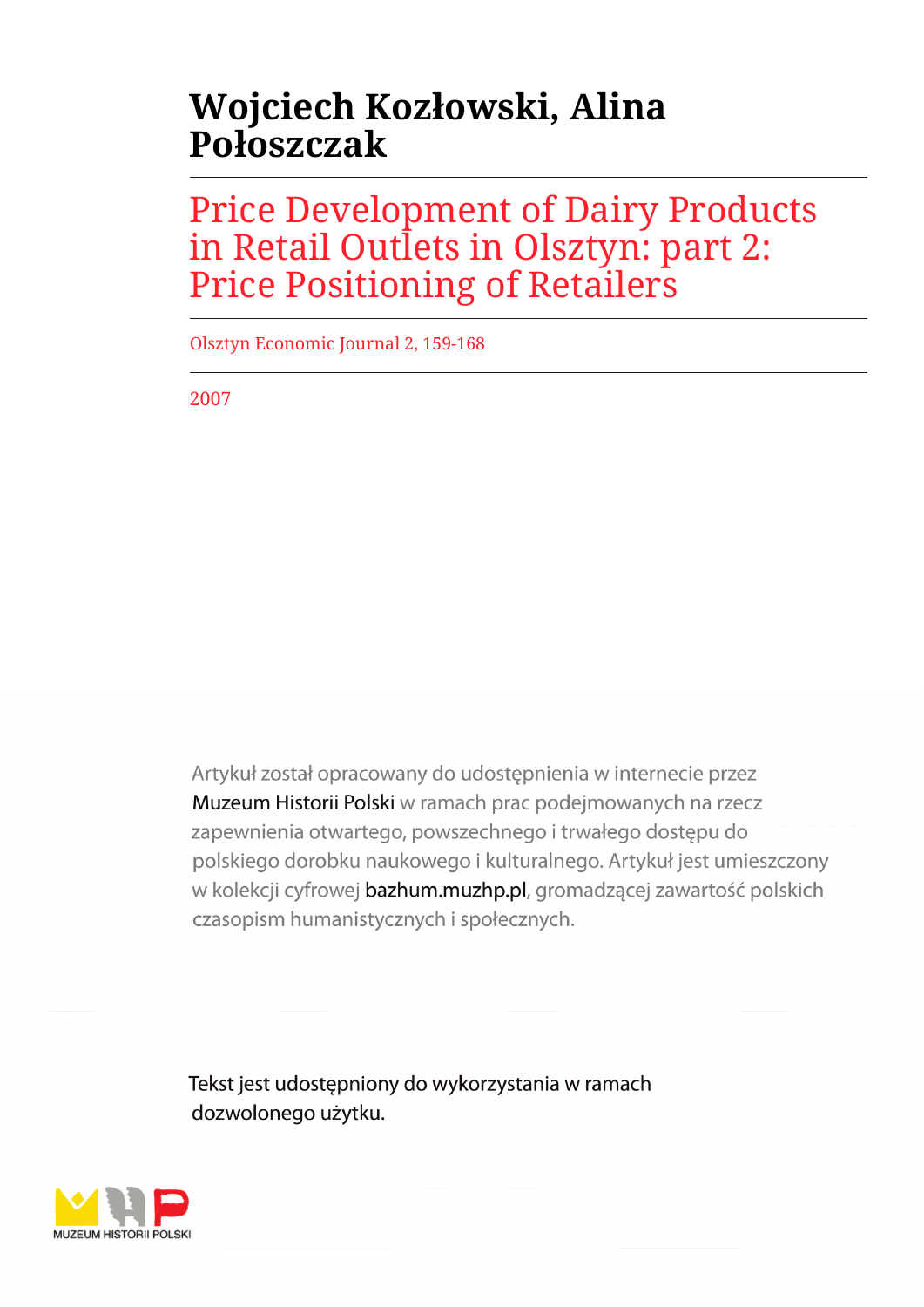DOI 10.2478/v10021-007-0012-1

# **PRICE DEVELOPMENT OF DAIRY PRODUCTS IN RETAIL OUTLETS IN OLSZTYN Part 2: Price positioning of retailers**

## *Wojciech Kozłowski, Alina Połoszczak*

Department of Market Analysis and Marketing University of Warmia and Mazury in Olsztyn

K e y w o r d s: price differences, distribution channels, price positioning.

## Abstract

The paper presents the results of research in the terms of dairy products price development in retail trade network in Olsztyn. The price registration of chosen goods was carried out in November 2005 in 194 retail outlets representing traditional and modern forms of retail sales. Undertaken analyses indicate that there is direct relation between retail channels used and the level of prices offered. It also confirms notable price advantage of modern trade as compared to traditional one and that had a direct impact on attractiveness of purchasing baskets of dairy products in modern forms of retail sales.

## **KSZTAŁTOWANIE SIĘ CEN PRODUKTÓW MLECZARSKICH W OLSZTYŃSKIEJ SIECI HANDLU DETALICZNEGO Część 2: Pozycjonowanie cenowe podmiotów handlowych**

*Wojciech Kozłowski, Alina Połoszczak* Katedra Analizy Rynku i Marketingu Uniwersytet Warmińsko-Mazurski w Olsztynie

S ł o w a k l u c z o w e: różnice cenowe, kanały dystrybucji, pozycjonowanie cenowe.

## Abstrakt

W opracowaniu przedstawiono rezultaty badań nad poziomem cen produktów mleczarskich w sieci handlowej Olsztyna. Rejestrację cen wytypowanych do badań towarów przeprowadzono w listopadzie 2004 r. w grupie 194 podmiotów handlowych reprezentujących nowoczesne i tradycyjne systemy dystrybucji. Wyniki badań wskazują na istotny związek, jaki istnieje między poszczególnymi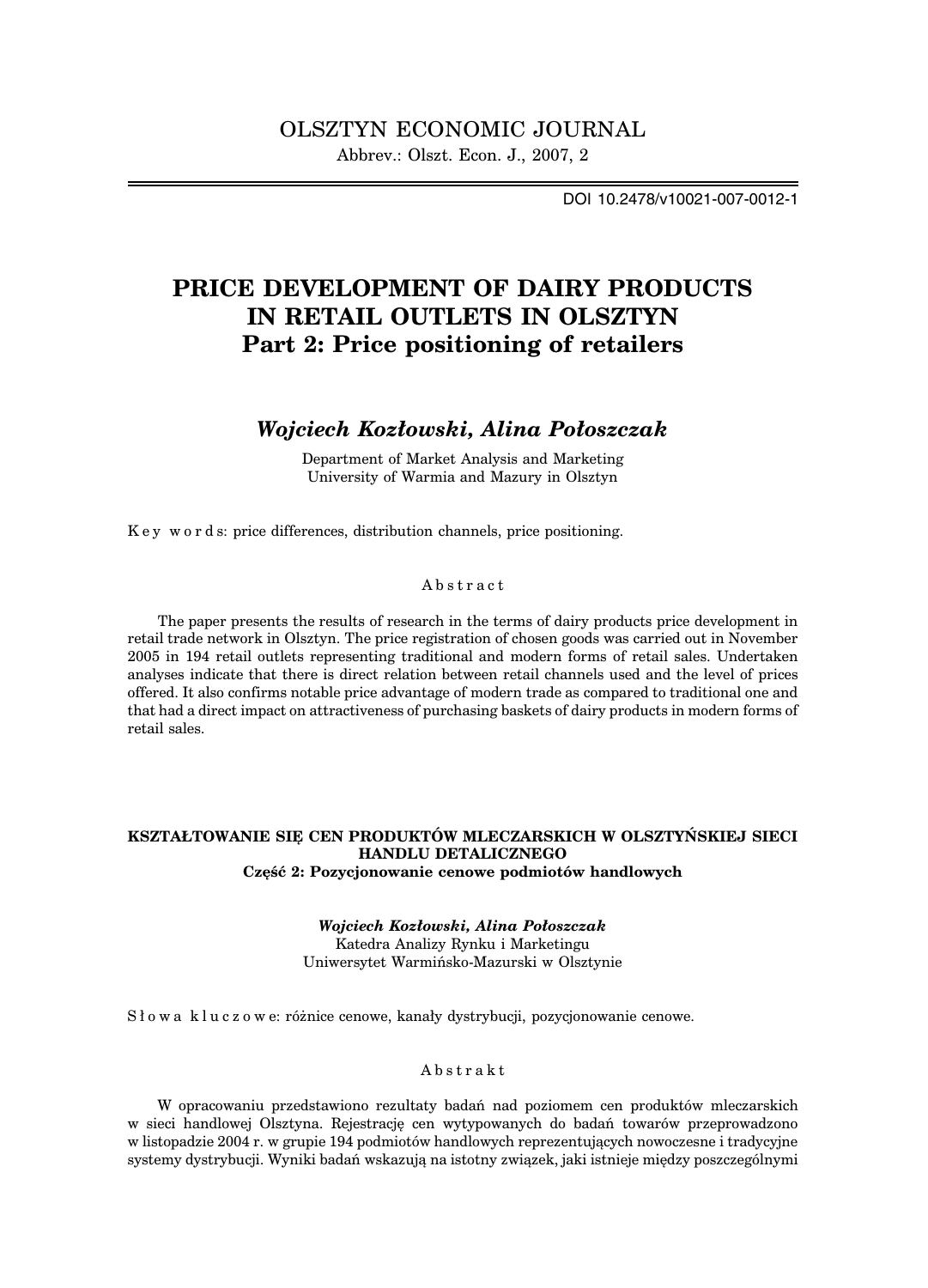kategoriami podmiotów handlowych a wysokością cen oferowanych produktów. Badania potwierdzają również przewagę konkurencyjną handlu nowoczesnego nad handlem konwencjonalnym, wyrażającą się niższymi cenami, co ma swoje bezpośrednie odzwierciedlenie w mniejszych wydatkach nabywców na zakup produktów mleczarskich w wielkopowierzchniowych podmiotach handlowych.

# **Introduction**

Appearance of modern trade outlets in the market represented by hyper and supermarkets, discount shops and shopping centers is one of the best visible consequences of evolution in retail trade. The dynamic development of large area retailers leads not only to the increase of their importance and bargaining power in the marketing chain but also in expanding the service and product offer of the entire trade sector coupled at the same time with larger differences in prices of products sold between the traditional and modern forms of retail outlets, which leads to development of the price and service image of trade entities (KOZŁOWSKI 2005, SZUMILAK 2003, GRZESIUK 2003, KŁOSIEWICZ-GÓRECKA 2002, *Sposoby na ceny.* 2000, *Cenne strategie.* 1999). Studies by Szumilak on development of FMCG – fast moving consumer goods – on the retail network of Kraków indicate a significant relation between individual categories of retail outlets and the level of prices for products offered. That relation manifests in the situation where FMCG prices in modern forms of retail outlets are significantly lower than the average market prices and prices offered by traditional outlets indicating the significant competitive advantage of that first group in the market (SZUMILAK 2003).

Price attractiveness of "new retailers" is a consequence of their active and frequently aggressive pricing policy. It involves implementation of the low prices strategy that has its background in using the sales volume effect, recovery of marketing costs, achieving favorable terms and conditions of goods purchase and use of modern trade and marketing techniques. As a consequence of economic and marketing conditions trade outlets representing traditional forms of sales cannot implement low price strategies and most frequently adjust the prices of products offered to the average level of market prices or sell the products at much higher prices (DOMAŃSKI 2001, PIN-DAKIEWICZ 2001. *Sposoby na ceny* 2000).

## **Methodological assumptions of the studies**

This paper presents results of own studies concerning determination of the relation existing between the price level of products offered and the distribution channels used in selling them as well as assessment of the price offer to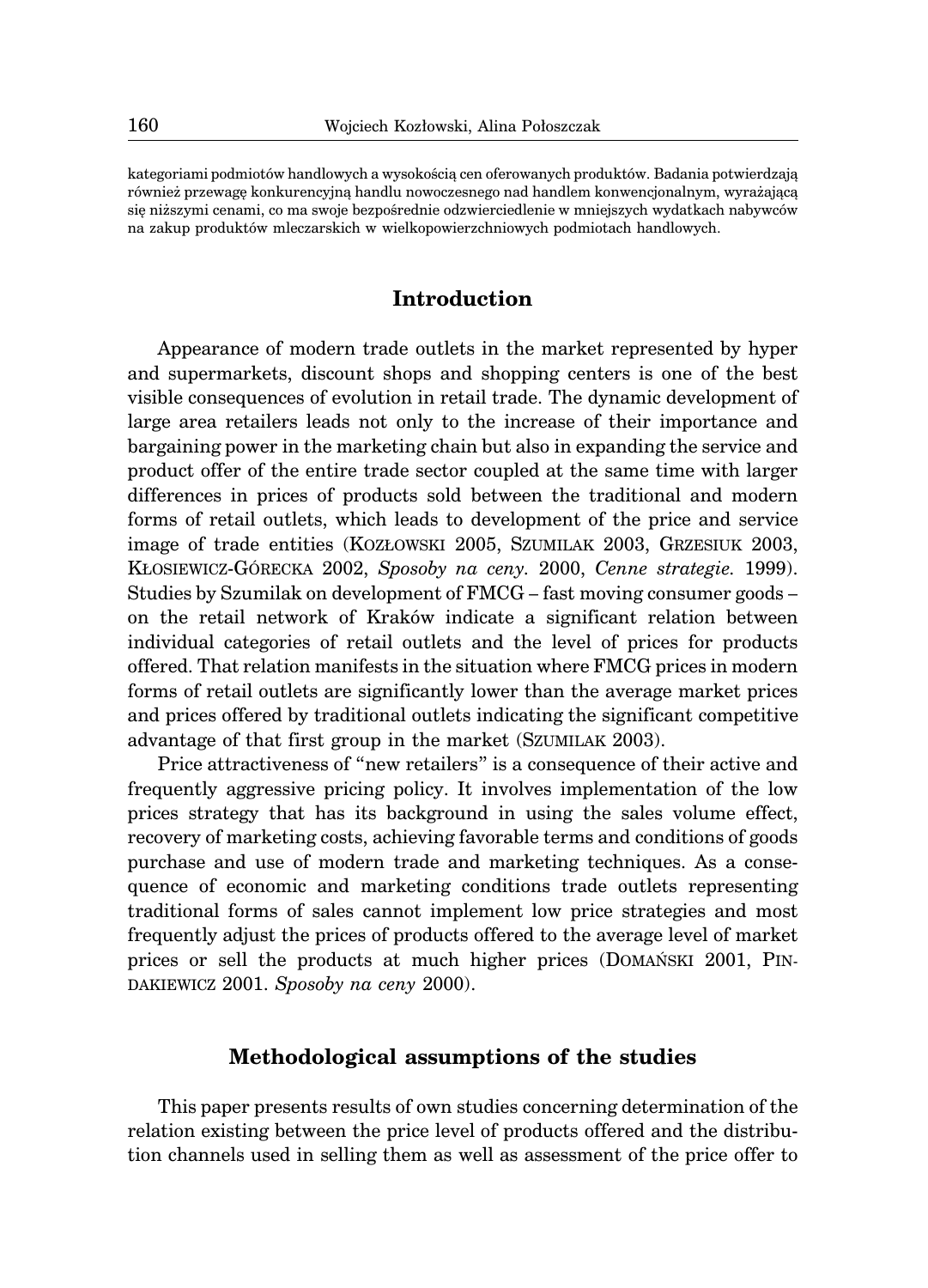buyers in the variety of retail outlets in Olsztyn. The studies aimed at verification of the following research theses:

1. Modern distribution channels enjoy competitive advantage over the traditional channels manifesting through lower prices.

2. The value of the baskets of goods purchased in modern distribution channels is more attractive for the buyers.

The studies of price development covered 11 selected dairy products representing the major segments of the dairy products market. Recording of prices for those products and their close substitutes was carried out at the representative group of  $194$  retail outlets.<sup>1</sup> In the empirical analysis of recorded prices the double-sided significance test for averages (test t) was applied. Also, the values of hypothetical purchase baskets were assessed and compared.

Significance of price differences was measured by comparing prices for covered products offered by identified categories of retail outlets and the average prices of those products calculated for the entire Olsztyn city market. The results of calculated statistics according to *t*-Student distribution allowed concluding which products are offered by which categories of retailers at prices significantly lower or significantly higher than the average market price. Analyzing the distribution of average prices for products offered in Olsztyn market the significance of the differences in prices were assessed between pairs of outlets immediately neighboring one another on the map of their price positioning. That assessment allowed showing whether a given category of retail outlets applies product prices significantly differing from the price offered in the same market by other outlet categories.

During assessment of price attractiveness of shopping in Olsztyn retail network the values of purchases baskets consisting of covered products and the values of baskets consisting of their close substitutes were assessed and compared. The assessment of monetary value of the baskets was based on average prices, lowest and highest prices recorded in November 2004 as well as the published data on consumption of dairy products converted to "purchase units" in the employee households. As a consequence of lack of data on the level of consumption for all the identified categories of products included, the studied baskets consist of 8 products (tab. 1). At the same time, to obtain the full picture of the baskets available in the retail networks to buyers and to allow comparisons, the values of the baskets were calculated for those categories of retail outlets that offered the full range of products covered and their substitutes i.e. hypermarkets and supermarkets, grocery shops, kiosks at markets and freestanding kiosks.

 $1$  The methodology of studies as concerns selection of dairy products and retail outlets for the study is presented in the paper: *Price development of dairy products in retail outlets in Olsztyn* Part 1: *Price differentiation on the dairy products market*.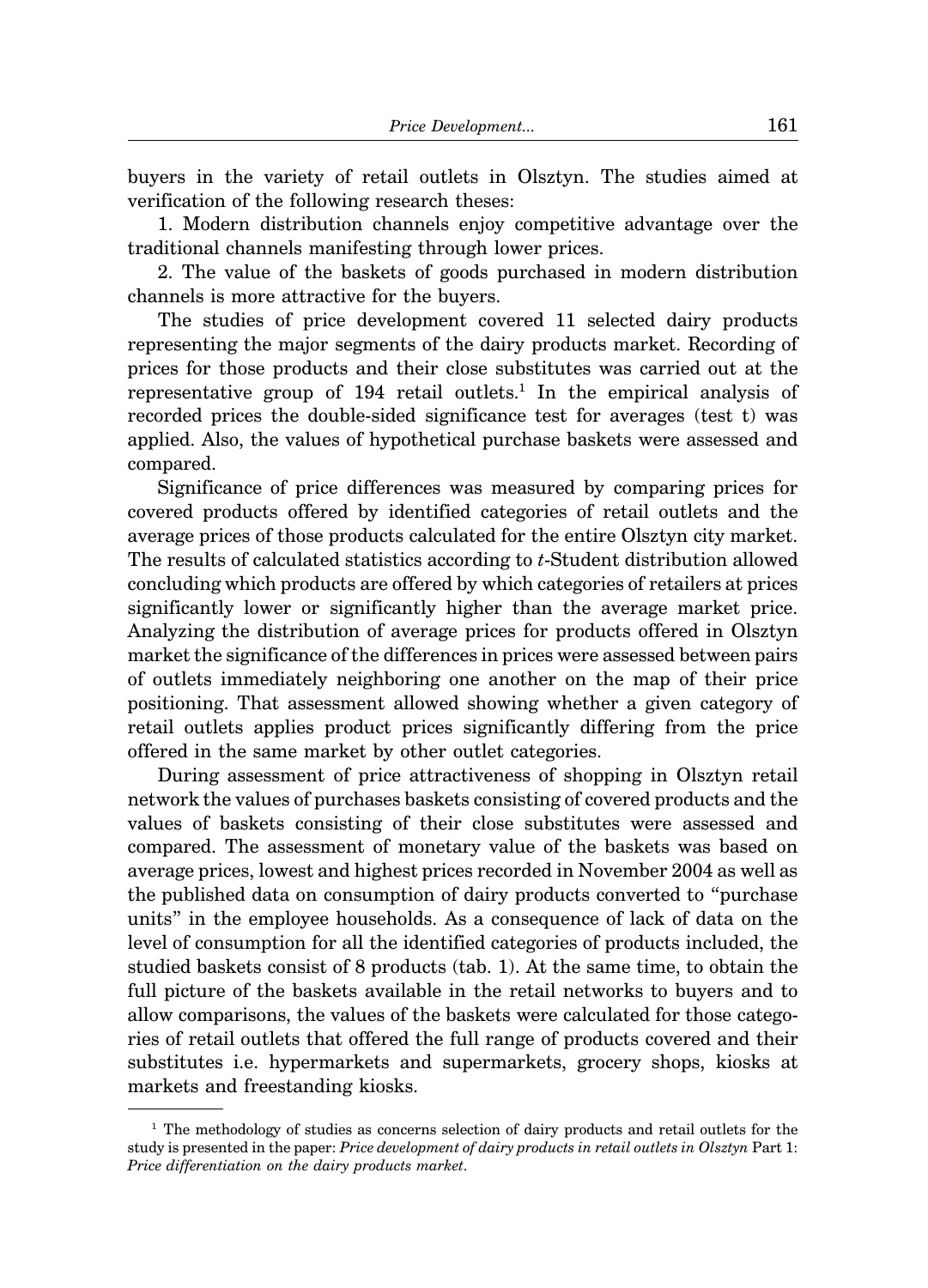#### **Table 1**

| Product category | in $2003$ | Average monthly consumption<br>per capita in employee household | Average monthly purchase per<br>capita in employee household<br>in $2003$ |                |  |  |
|------------------|-----------|-----------------------------------------------------------------|---------------------------------------------------------------------------|----------------|--|--|
|                  | Volume    | Unit                                                            | Volume                                                                    | Purchase unit  |  |  |
| Milk             | 3.62      | liter                                                           | 3.62                                                                      | Cardboard pack |  |  |
| Yogurt           | 0.41      | liter                                                           | 2.73                                                                      | cup            |  |  |
| Kefir            | 0.23      | liter                                                           | 0.58                                                                      | cup            |  |  |
| Cream            | 0.34      | liter                                                           | 1.70                                                                      | cup            |  |  |
| Cottage cheese   | 0.46      | kg                                                              | 0.46                                                                      | kg             |  |  |
| Ripening cheese  | 0.30      | kg                                                              | 0.30                                                                      | kg             |  |  |
| Blue cheese      | 0.01      | kg                                                              | 0.08                                                                      | package        |  |  |
| <b>Butter</b>    | 0.32      | kg                                                              | 1.60                                                                      | cube           |  |  |

Estimated consumption level of dairy products per purchase (purchase volume)

*Source*: Own calculations based on: own studies and *Popyt na żywność...* 2004. *Statistical yearbook.* 2004.

# **Results of studies**

# **Relation between the category of trade entities and the price level of products offered**

The initial comparison of product price levels offered by the identified categories of retailers indicates different price positioning concepts that could be assigned to them. They are the result of adjustment of retailers to price sensitivity on one hand and they are determined by the level and spread of prices in competitive retail outlets on the other. The numbers given in table 2 indicate that hypermarkets are the most attractive in price for the buyers (with the exception of a narrow range of dairy products available from the discount shops), which definitely differentiates their offer from the offers by other outlets and offers the source of competitive advantage. Higher average prices of products at super than hypermarkets are, as can be assumed, by the range and higher quality of service provided and they become the reference for prices offered by the grocery shops and freestanding kiosks.

The supermarkets network in Olsztyn is five times denser than the network of hypermarkets but its density is lower than that of grocery shops and as a consequence supermarkets offer a better alternative for shopping location as a consequence of additional costs of getting to price and product attractive offers of hypermarkets and discount shops. Low prices are also offered by kiosks located at markets, which could be explained by closeness of the competitor offer supportive for maintaining low price levels to attract the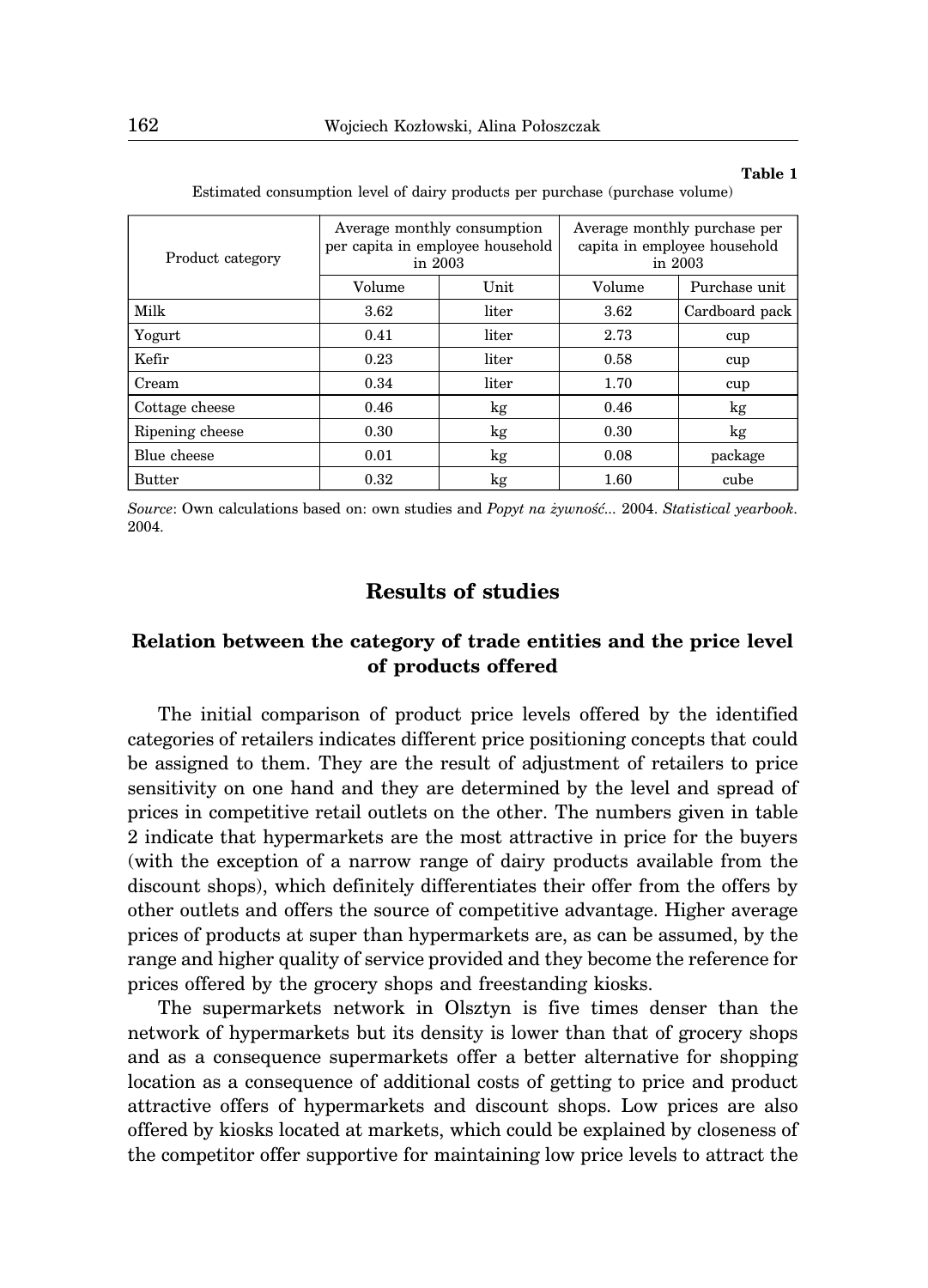| Product studied             | Unit           | City                    | Categories of retail outlets |             |       |                          |             |      |             |  |  |
|-----------------------------|----------------|-------------------------|------------------------------|-------------|-------|--------------------------|-------------|------|-------------|--|--|
|                             |                | $\operatorname{market}$ | H                            | S           | $D^*$ | <b>SB</b>                | SP          | KS   | KT          |  |  |
| "Łaciate" milk              | 1 liter        | 2.51                    | 2.11                         | 2.42        | -     | 2.37                     | 2.56        | 2.55 | 2.35        |  |  |
| "Jogobella" yogurt          | $150$ ml       | 1.09                    | 1.01                         | 1.04        | -     | 1.09                     | 1.10        | 1.10 | 1.06        |  |  |
| "Sokólski" kefir            | $450$ ml       | 1.50                    | 1.56                         | 1.51        | -     | 1.45                     | 1.49        | 1.51 | 1.40        |  |  |
| "Piatnica" cream            | 200 g          | 1.44                    | 1.33                         | 1.37        |       | ۰                        | 1.45        | 1.47 | 1.36        |  |  |
| "Bakuś" homogenized cheese  | 100 g          | 1.15                    | 0.99                         | 1.15        | 0.99  | 1.60                     | 1.17        | 1.17 | 1.13        |  |  |
| "Rama Creme Bonjour"        | 200 g          | 3.53                    | 3.08                         | 3.39        | 2.99  | -                        | 3.58        | 3.63 | 3.47        |  |  |
| "Lukta" cottage cheese      | $1 \text{ kg}$ | 10.13                   | 10.27                        | 9.39        |       | -                        | 10.43 10.44 |      | 9.72        |  |  |
| "Gouda" ripening cheese     | $1 \text{ kg}$ | 17.01                   |                              | 16.86 15.36 | 15.99 | $\overline{\phantom{0}}$ | 17.01       |      | 17.79 17.03 |  |  |
| "Hochland" processed cheese | 150g           | 3.18                    | 2.78                         | 3.07        | 2.49  | 3.18                     | 3.25        | 3.21 | 3.02        |  |  |
| "Turek" blue cheese         | 120 g          | 3.60                    | 3.12                         | 3.64        | -     |                          | 3.67        | 3.60 | 3.34        |  |  |
| "Masmak" butter             | 200 g          | 3.09                    | 2.85                         | 3.00        |       |                          | 3.11        | 3.13 | 2.89        |  |  |

Average prices of studied dairy products in Olsztyn retail network (PLN/unit)

\* Majority of products in discount networks is offered under own brands. *Source*: own studies.

largest numbers of buyers possible (prices were studied at three small markets where a number of kiosks was available at each location). Grocery shops and freestanding kiosks set their prices at slightly higher levels, however, in case of the majority of products covered close to the accepted reference prices for the entire city market.

As could be assumed, in the same way as in the market of Kraków (SZUMILAK 2004), also in Olsztyn market convenience of shopping at traditional outlets resulting from their best location relative to the place of residence of the buyers favors implementation of pricing policies aiming at maximization of own profits through selling products at higher prices. Although it requires empirical confirmation, it also seems that price control level by suppliers of products is an important factor influencing the price level in this case. They often use their stronger position versus smaller merchants to maintain their sale prices at the levels satisfying for them.

The formulated general conclusions concerning different price positioning concepts of retail outlets find confirmation in the results of tests of significance of the differences in offered prices of products between categories of retail outlets and average prices of products for the entire retail network. The values of critical probability levels presented in table 3 indicate that among 11 products covered 8 products were offered at significantly lower prices in hyper and supermarkets and kiosks at markets, 4 in discount shops (all available) and one at filling station s ("Łaciate" milk). Above the average were the prices

**Table 2**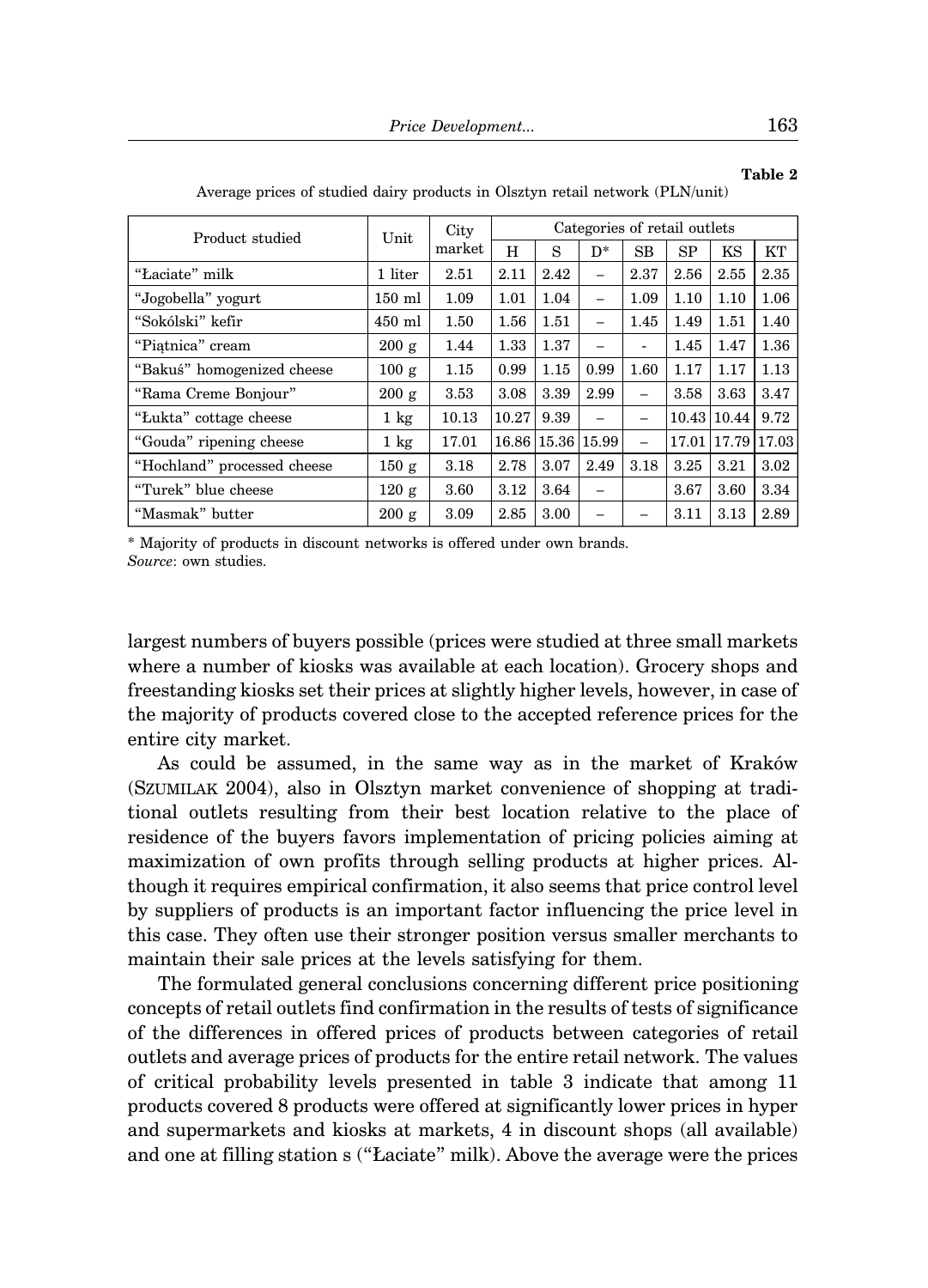of four products offered by freestanding kiosks ("Piątnica" cream, "Rama Creme Bonjour" cream cheese, "Gouda" ripening cheese and "Masmak" butter), 2 in grocery shops ("Łaciate" milk, "Hochland" processed cheese) and the price of "Bakuś" homogenized cheese sold at filling stations. The majority of dairy products available at grocery shops and freestanding kiosks are offered at prices corresponding to the average market prices, as the tested price differences in those cases were statistically insignificant.

### **Table 3**

|                                | City market VERSUS |            |            |           |            |                             |            |  |  |  |
|--------------------------------|--------------------|------------|------------|-----------|------------|-----------------------------|------------|--|--|--|
| Products studied               | H                  | S          | D          | SP        | <b>KWS</b> | KT                          | <b>SB</b>  |  |  |  |
| "Łaciate" milk                 | $*1.3E-06$         | $*2.6E-05$ |            | $*0.0065$ | 0.0567     | $*5.9E-06$                  | $*0.0038$  |  |  |  |
| "Jogobella" yogurt             | $*0.0017$          | $*0.0197$  |            | 0.1732    | 0.1294     | $*0.0008$                   | 0.9777     |  |  |  |
| "Sokólski" kefir               | 0.1405             | 0.4670     |            | 0.6222    | 0.1212     | $*1.5E-05$                  | 0.5625     |  |  |  |
| "Piatnica" cream               | $*0.0066$          | $*0.0003$  |            | 0.2470    | $*0.0039$  | $*9.6E-05$                  |            |  |  |  |
| "Bakuś"<br>homogenized cheese  | $*0.0045$          | 0.9929     | $*0.0034$  | 0.4998    | 0.4561     | 0.4653                      | $*8.2E-06$ |  |  |  |
| "Rama Creme Bonjour"           | $*0.0010$          | $*1.2E-08$ | $*0.0001$  | 0.2498    | $*0.0309$  | 0.1554                      |            |  |  |  |
| "Lukta" cottage cheese         | 0.8318             | $*0.0012$  |            | 0.2850    | 0.3425     | $*0.0071$                   |            |  |  |  |
| "Gouda" ripening cheese        | 0.8674             | $*8.3E-05$ | $*7.4E-11$ | 0.9952    | $*0.0069$  | 0.9740                      |            |  |  |  |
| "Hochland" processed<br>cheese | $*0.0015$          | $*0.0121$  | $*4.5E-97$ | $*0.0056$ | 0.3369     | $*1.5E-05$                  | 0.9580     |  |  |  |
| "Turek" blue cheese            | $*0.0003$          | 0.3159     |            | 0.0766    | 0.9087     | $*1.1E-05$                  |            |  |  |  |
| "Masmak" butter                | $*0.0078$          | $*0.0020$  |            | 0.3133    | $*0.0379$  | $^*1.2\mathrm{E}\text{-}07$ |            |  |  |  |

Critical probability level for statistical calculations in *t*-Student distribution for double sided test

\* product price differing significantly from the average market price at the significance level of  $\alpha \le 0.5$ *Source*: Own studies.

The full picture of prices in Olsztyn market is completed by significance measurement of price differences between pairs of retail outlets immediately neighboring with one another at the "map of price differences". In that map illustrating the ranking of retail outlets according to prices of products offered from the lowest to the highest the outlet category symbol with subscript "i" informs about statistical significance and subscript "n" about insignificance of the difference between the average price of products offered by that category of outlets and the average price that is positioned closest to the right as a price higher from it (Fig. 1).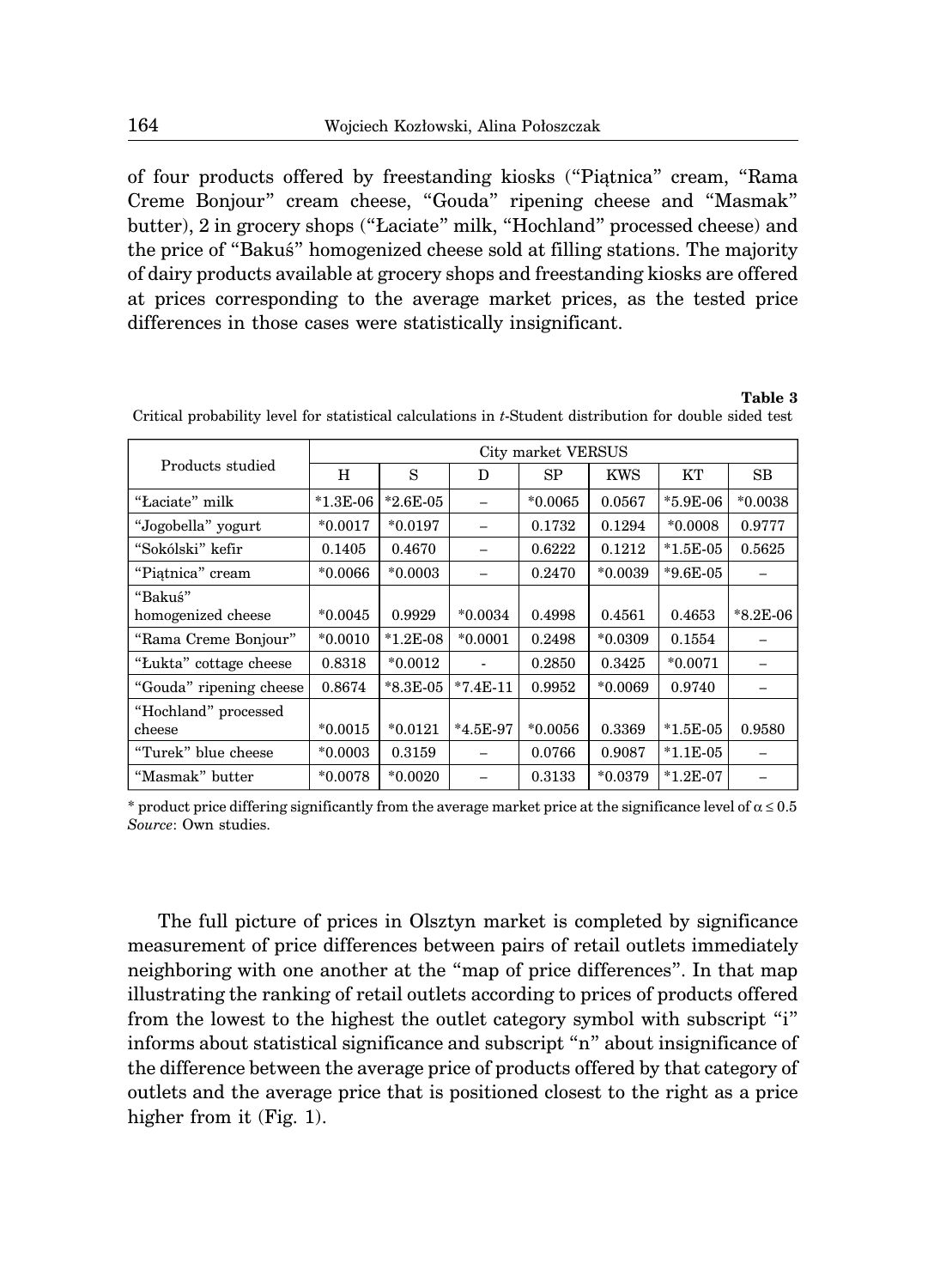|     | lower prices   |                |                |                |                 | <b>AVERAGE</b><br><b>PRICE</b> | higher prices  |                |               |     |
|-----|----------------|----------------|----------------|----------------|-----------------|--------------------------------|----------------|----------------|---------------|-----|
|     | mŁ             | $H-15.8\%$ (i) | $KT-6.4%$ (n)  | $SB-5.7\%$ (n) | $S-3.7\%$ (i)   | 2.51                           | $KS+1.4\%$ (n) | $SP+1.8%$      | mŁ            |     |
|     | jJ             | $H-7.8\%$ (n)  | $S-4.8\%$ (n)  | $KT-2.8\%$ (i) | $SB-0.1\%$ (n)  | 1.09                           | $SP+0.6\%$ (n) | $KWS+1.3%$     | jJ            |     |
|     |                | kS             | $KT-6.7%$ (i)  | $SB-3.1\%$ (n) | $SP-0.4\%$ (n)  | 1.50                           | $S+1\%$ (n)    | $KS+1.2\%$ (n) | $H+4.5%$      | kS  |
|     |                | śP             | $H-8\%$ (n)    | KT-5.4% (n)    | $S-4.9\%$ (i)   | 1.44                           | $SP+0.8\%$ (n) | $KS+1.9%$      | śP            |     |
|     | $s\mathbf{B}$  | $D-14.2\%$ (n) | $H-13.9\%$ (i) | $KT-2.5\%$ (n) | $S-0\%$ (n)     | 1.15                           | $SP+1.1\%$ (n) | $KS+1\%$ (i)   | $SB+38.7%$ sB |     |
|     | <b>RCB</b>     | $D-15.4\%$ (n) | $H-12.9%$ (i)  | $S-4.2\%$ (i)  | $KT-1.8%$ (i)   | 3.53                           | $SP+1.2\%$ (n) | $KS+2.7\%$ (n) | <b>RCB</b>    |     |
|     |                |                | tŁ             | $S-7.3\%$ (i)  | $KT-4.1\%$ (n)  | 10.13                          | $H-1.4\%$ (n)  | $SP+2.9\%$ (n) | $KS+3.0%$     | tŁ  |
|     | sżG            | $S-9.7%$ (n)   | $D-6.0\%$ (n)  | $H-0.9%$ (n)   | $SP-0.01\%$ (n) | 17.01                          | $KT+0.1\%$ (n) | $KS+4.6\%$ (n) | sżG           |     |
| stH | $D-21.7\%$ (n) | $H-12.7\%$ (i) | $KT-5.1\%$ (n) | $S-3.3\%$ (n)  | $SB-0.2\%$ (n)  | 3.18                           | $KS+1.0\%$ (n) | $SP+2.1%$      | stH           |     |
|     |                |                | spT            | $H-13.3\%$ (n) | $KT-7%$ (i)     | 3.60                           | $KS+0.2\%$ (n) | $S+1.2\%$ (n)  | $SP+1.9%$     | spT |
|     |                | mM             | $H-7.7\%$ (n)  | KT-6.3% (i)    | $S-2.6\%$ (i)   | 3.09                           | $SP+0.7\%$ (n) | $KS-+1.4%$     | mM            |     |

Goods: mŁ – "Łaciate" milk, jJ – "Jogobella" yogurt, kS – "Sokólski" kefir, śP – "Piątnica" cream, sB – "Bakuś" cheese, RCB – "Rama Creme Bonjour", tŁ – "Łukta" cottage cheese, sżG – "Gouda" ripening cheese, stH – "Hochland" processed cheese, spT – "Turek" blue cheese, mM – "Masmak" butter; Gray shading means that product price offered by the outlet differs significantly from the average market price used as reference. ...–/+ ...% percent difference between product price offered by a given outlet and the average market price used as reference (– price lower; + price higher).

**Fig. 1**. Map of average price differences significance *Source*: own studies.

**Table 4**

Distribution of studied dairy products prices offered by individual categories of outlets

|                             | Princes         |           |                   |            |           |  |  |  |  |
|-----------------------------|-----------------|-----------|-------------------|------------|-----------|--|--|--|--|
| Products studied            | $_{\rm Lowest}$ | Low       | Average           | High       | Highest   |  |  |  |  |
| "Laciate" milk              | H               | KT, SB, S | <b>KWS</b>        | <b>SP</b>  |           |  |  |  |  |
| "Jogobella" yogurt          |                 | H, S, KT  | SB, SP, KWS       |            |           |  |  |  |  |
| "Sokólski" kefir            |                 | KT        | SB, SP, S, KWS, H |            |           |  |  |  |  |
| "Piatnica" cream            |                 | H, KT, S  | <b>SP</b>         | <b>KWS</b> |           |  |  |  |  |
| "Bakuś" homogenized cheese  |                 | H, D      | KT, S, SP         | <b>KWS</b> | <b>SB</b> |  |  |  |  |
| "Rama Creme Bonjour"        | D, H            | S, KT     | <b>SP</b>         | <b>KWS</b> |           |  |  |  |  |
| "Lukta" cottage cheese      | S               | KT        | H, SP, KWS        |            |           |  |  |  |  |
| "Gouda" ripening cheese.    |                 | S, D      | H, SP, KT         | <b>KWS</b> |           |  |  |  |  |
| "Hochland" processed cheese | D, H            | KT, S     | SB, KWS           | <b>SP</b>  |           |  |  |  |  |
| "Turek" blue cheese         |                 | H, KT     | KWS, S, SP        |            |           |  |  |  |  |
| "Masmak" butter             | H, KT           | S         | SP                | <b>KWS</b> |           |  |  |  |  |

*Source*: Own studies.

The overall presentation of results from both significance tests gives the grounds for classification of retail outlets according to the level of prices offered to 5 categories proposed by Szumilak (SZUMILAK 2004) i.e.: offering the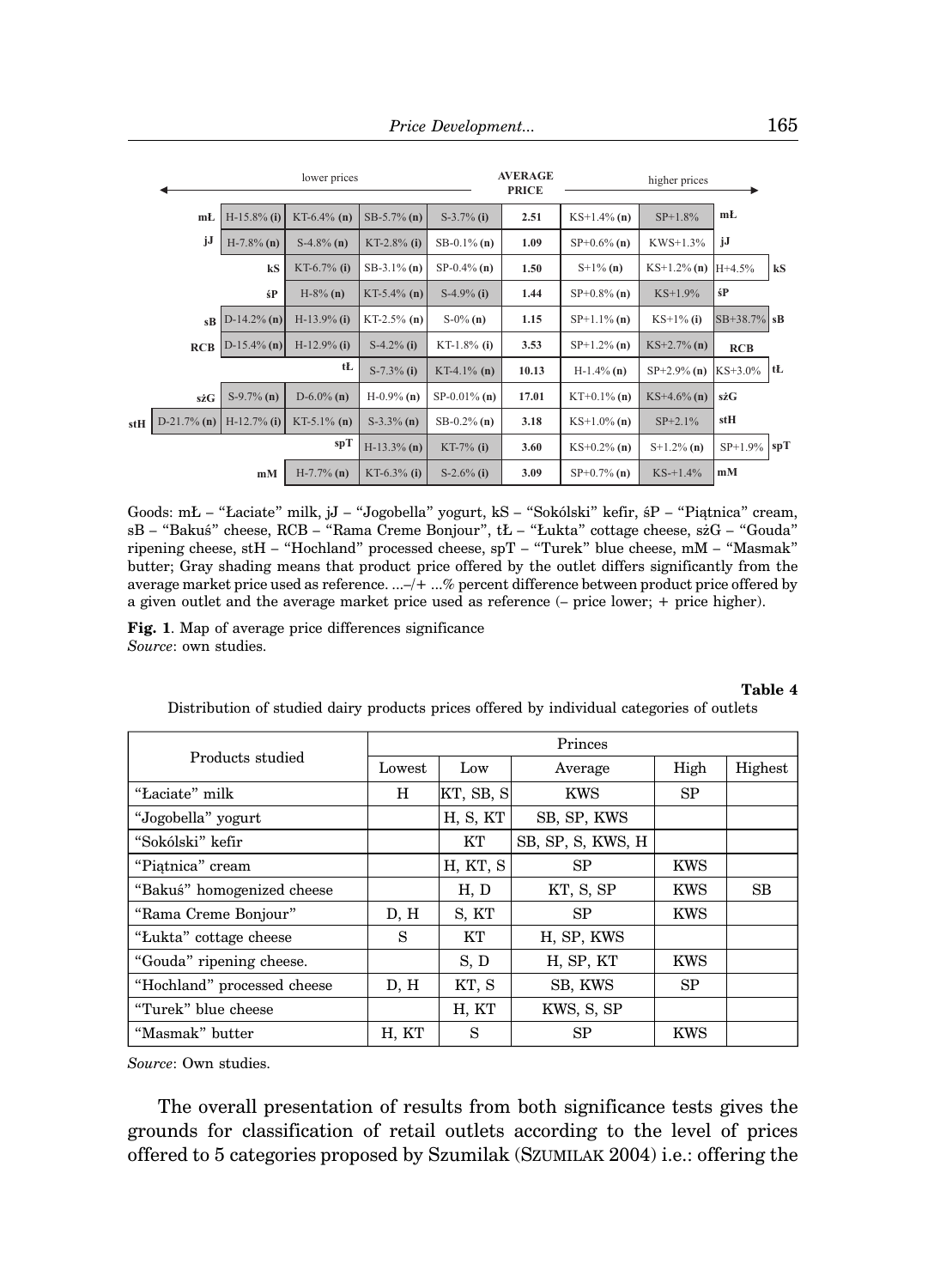given product at a lowest price (e.g.: "Łaciate" milk – hypermarkets), low (e.g.: "Sokólski" kefir – kiosks at markets), average (e.g.: "Masmak" butter – grocery shops), high (e.g.: "Rama Creme Bonjour" cream cheese – freestanding kiosks) or the highest price (e.g.: "Bakuś" homogenized cheese – filling stations). The system of market prices prepared in that way reflects the pricing space that depends on the dairy product offered and the type of retail outlet. The narrowest scope for possible price alternatives occurs in case of "Jogobella" yogurt, "Sokólski" kefir and "Turek" blue cheese. Those products are sold in the retail network at average market prices or prices lower than average (Tab. 4)*.*

# **Attractiveness of trade outlets as concerns the purchase value of products' basket**

The observed covered products price level differences between retail outlet categories are reflected directly in the value of purchased "baskets of products". The synthetic image of the price offer in Olsztyn retail network was presented by determining and comparing the values of baskets of purchases made in individual retail outlets (Tab. 5, Fig. 2). Comparing the values of baskets appraised according to the highest and the lowest prices of products covered and their substitutes for individual retail outlets to the average value of the basket of covered products for the entire city market it was established that the extreme values of baskets composed of covered products were 85% (hypermarkets) and 116% (grocery shops and freestanding kiosks) while in case of baskets consisting of substitutes 63% (hypermarkets) and 151% (hypermarkets). That means that in November 2004 the buyer of the most expensive basket of dairy products paid almost PLN 10 more and in case of substitutes PLN 27 more than for the corresponding cheapest baskets of such products.

In 2004, the cheapest purchase baskets composed of covered products were calculated according to average prices offered by hyper and supermarkets. If the buyers made purchases at hypermarkets those baskets would be cheaper than the most expensive basket purchased in a freestanding kiosk by PLN 2.90 (10%), and in case of supermarkets by PLN 2.20 (almost 8%). It is interesting that the highest spread in monetary value of baskets is characteristic in case of grocery shops and freestanding kiosks. In grocery shops the basket calculated according to the maximum prices was more expensive by 32% and in case of freestanding kiosks by 29% than the cheapest baskets made in those outlets. The buyers searching for the cheap substitutes of covered products would also buy them at hypermarkets and those baskets would by cheaper by 43%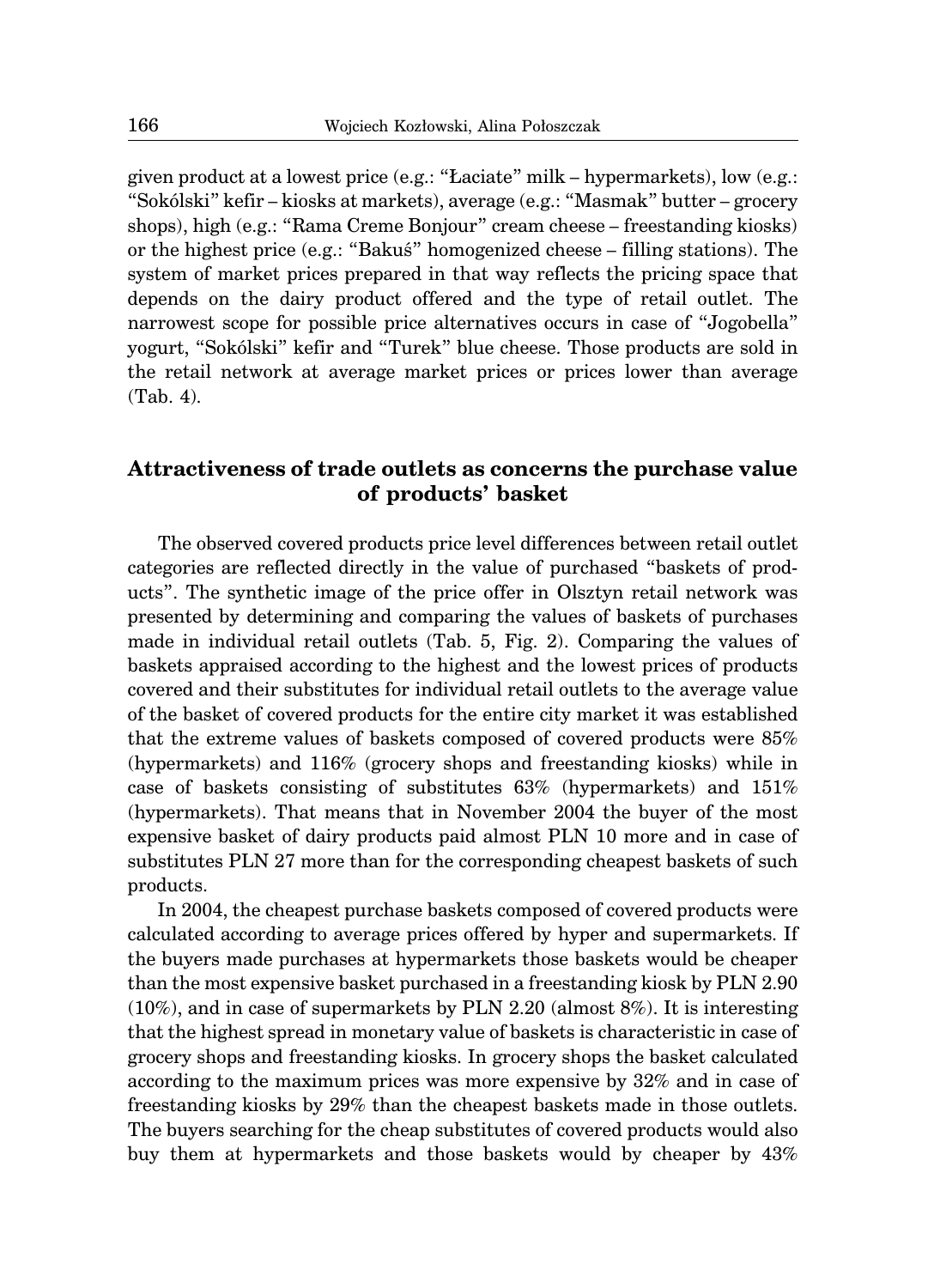## **Table 5**

| Purchase baskets                    | Purchase basket value (PLN) |      |                      |           |                           |                |        | Differences between<br>purchase baskets and<br>city market basket assessed<br>according to average prices |        |        |        |  |
|-------------------------------------|-----------------------------|------|----------------------|-----------|---------------------------|----------------|--------|-----------------------------------------------------------------------------------------------------------|--------|--------|--------|--|
|                                     | City<br>market              | H    | S                    | <b>SP</b> | KS                        | <b>KT</b>      | H      | S                                                                                                         | SP     | KS     | KT     |  |
| Studied products (average<br>price) | 30.4                        | 28.2 |                      |           | 28.8   30.8   31.0   29.0 |                | $-2.2$ | $-1.5$                                                                                                    | 0.4    | 0.7    | $-1.4$ |  |
| Cheapest studied products           | 25.1                        | 25.7 | 27.0                 |           | 26.7 27.4 27.4            |                | $-4.7$ | $-3.4$                                                                                                    | $-3.7$ | $-3.0$ | $-3.0$ |  |
| Most expensive studied<br>products  | 35.4                        | 29.8 | $31.2$ $35.2$ $35.2$ |           |                           | 30.7           | $-0.6$ | 0.8                                                                                                       | 4.8    | 4.8    | 0.3    |  |
| Cheapest substitutes                | 26.0                        | 19.3 | 22.5                 | 26.9 27.7 |                           | $25.1$ -11.1   |        | $-7.9$                                                                                                    | $-3.5$ | $-2.7$ | $-5.2$ |  |
| Most expensive substitutes          | 32.9                        | 45.9 |                      | 34.5 33.0 | 32.1                      | $31.3 \, 15.6$ |        | 4.1                                                                                                       | 2.7    | 1.7    | 0.9    |  |

Baskets of products studied and their substitutes purchased from Olsztyn retail outlets

*Source*: Own calculations based on: own studies and *Popyt na żywność...* 2004. *Statistical yearbook* 2004.

(PLN 8.50) than the most expensive basket available form freestanding kiosks. Those willing to purchase more expensive substitutes would make their purchases cheap at markets and there they would pay PLN 14.60 les (47%) than in the hypermarket offering the most expensive substitutes for the covered products.



**Fig. 2**. Map of retail outlets positioning *Source*: Own studies.